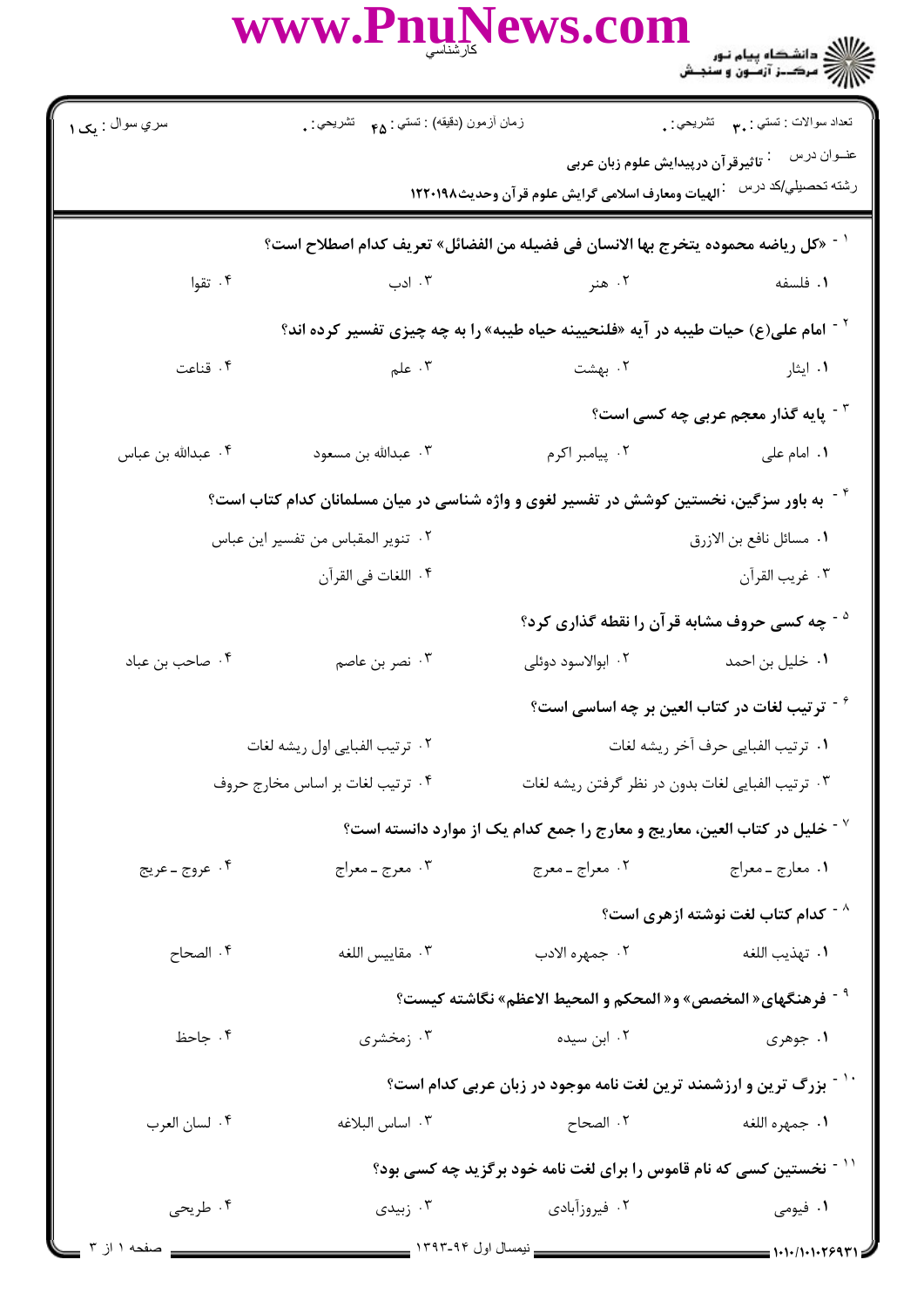WWW.PnuNews.com

| سري سوال : <b>۱ يک</b>                                                                                        | زمان أزمون (دقيقه) : تستى : <sub>۴۵</sub> تشريحي : .                                           |                                                                          | تعداد سوالات : تستي : ٩. سمب     تشريحي : .                                           |  |  |
|---------------------------------------------------------------------------------------------------------------|------------------------------------------------------------------------------------------------|--------------------------------------------------------------------------|---------------------------------------------------------------------------------------|--|--|
|                                                                                                               |                                                                                                |                                                                          | عنــوان درس مسلم : تاثيرقرآن درپيدايش علوم زبان عربى                                  |  |  |
|                                                                                                               |                                                                                                |                                                                          | رشته تحصيلي/كد در سمين الهيات ومعارف اسلامى گرايش علوم قرآن وحديث١٢٢٠١٩٨              |  |  |
|                                                                                                               | <sup>۱۲ -</sup> فیروزآبادی واژه جعل در آیه «انا جعلناه قرآنا عربیا» را به چه معنایی گرفته است؟ |                                                                          |                                                                                       |  |  |
| ۰۴ بزرگ داشتن                                                                                                 | ۰۳ خلق کردن                                                                                    | <b>۱</b> . تبیین کردن سلسمه ۲۰ نامیدن                                    |                                                                                       |  |  |
|                                                                                                               |                                                                                                |                                                                          | <sup>۱۳ -</sup> کدام فرهنگ لغت عربی به سبب تعداد لغات از دیگر فرهنگ ها متمایز است؟    |  |  |
| ۰۴ تاج العروس                                                                                                 | ٣. المحيط الاعظم                                                                               | ٢. قاموس المحيط                                                          | ٠١ العين                                                                              |  |  |
| ۱۴ - کدام قرآن پژوه دلالت ماده انزال را بر نزول دفعی قرآن نپذیرفته و تنها به نزول تدریجی قرآن کریم معتقد است؟ |                                                                                                |                                                                          |                                                                                       |  |  |
|                                                                                                               | ۰۴ محمدهای معرفت مسمع ۴۰ طبرسی                                                                 |                                                                          | ١. علامه طباطبايي مخشري                                                               |  |  |
|                                                                                                               |                                                                                                |                                                                          | <sup>۱۵ -</sup> کدام اصطلاح برابرعلم نحو در کتابهای ادبی  است؟                        |  |  |
| ۰۴ علم اللسان                                                                                                 | ۰۳ علم لحن                                                                                     | ۰۲ علم عربیت                                                             | ۰۱ علم الادب                                                                          |  |  |
|                                                                                                               |                                                                                                | نخستین کسی که پس از امام علی (ع)دانش نحو را به کتابت در آورد چه کسی است؟ |                                                                                       |  |  |
| ۰۴ ابوالاسود دوئلی                                                                                            |                                                                                                |                                                                          |                                                                                       |  |  |
|                                                                                                               |                                                                                                |                                                                          | <sup>۱۷ -</sup> کدام گزینه بیانگر نخستین کسی است که برای نحو تعلیل و قیاس تبیین کرد ؟ |  |  |
| ۰۴ ابوعمرو بن علاء                                                                                            | ۰۳ عبدالرحمن بن هرمز                                                                           | ۰۲ عیسی بن عمر                                                           | ۰۱ عبدالله بن ابي اسحاق                                                               |  |  |
|                                                                                                               |                                                                                                |                                                                          | <sup>۱۸ -</sup> در دوره کدام طبقه از نحویان اختیار و گزینش قرائات انجام گرفت؟         |  |  |
| ۰۴ طبقه دوم                                                                                                   |                                                                                                |                                                                          |                                                                                       |  |  |
|                                                                                                               |                                                                                                |                                                                          | <sup>۱۹ -</sup> آرای اندیشمندان طبقه دوم نحویان، در کدام کتاب آمده است؟               |  |  |
| ۰۴ المخصص ابن سیده                                                                                            | ۰۳ نزهه الالباء ابن انباري                                                                     | ٠٢ الجمل واقدى                                                           | ٠١. الكتاب سيبويه                                                                     |  |  |
|                                                                                                               |                                                                                                |                                                                          | <sup>۲۰ -</sup> مؤسس اصلی مکتب نحوی کوفه چه کسی است؟                                  |  |  |
| ۰۴ مبرد                                                                                                       | ۰۳ اخفش                                                                                        | ۰۲ کسایی                                                                 | ۰۱ سيبويه                                                                             |  |  |
|                                                                                                               |                                                                                                |                                                                          | <sup>۲۱ -</sup> نقش اصلی سیبویه در دانش نحو در کدام گزینه آمده است؟                   |  |  |
|                                                                                                               | ٠١ توضيح ادبي و نحوي آيات قرآن كريم                                                            |                                                                          |                                                                                       |  |  |
|                                                                                                               | ۰۲ مجزا کردن دانش صرف و نحو از قرائت قرآن کریم                                                 |                                                                          |                                                                                       |  |  |
|                                                                                                               | ۰۳ باب بندی مسائل و شرح آنها                                                                   |                                                                          |                                                                                       |  |  |
|                                                                                                               |                                                                                                | ۰۴ رفع اختلاف نظرات نحويان درباره اعراب كلمات قرآن كريم                  |                                                                                       |  |  |
|                                                                                                               |                                                                                                |                                                                          |                                                                                       |  |  |